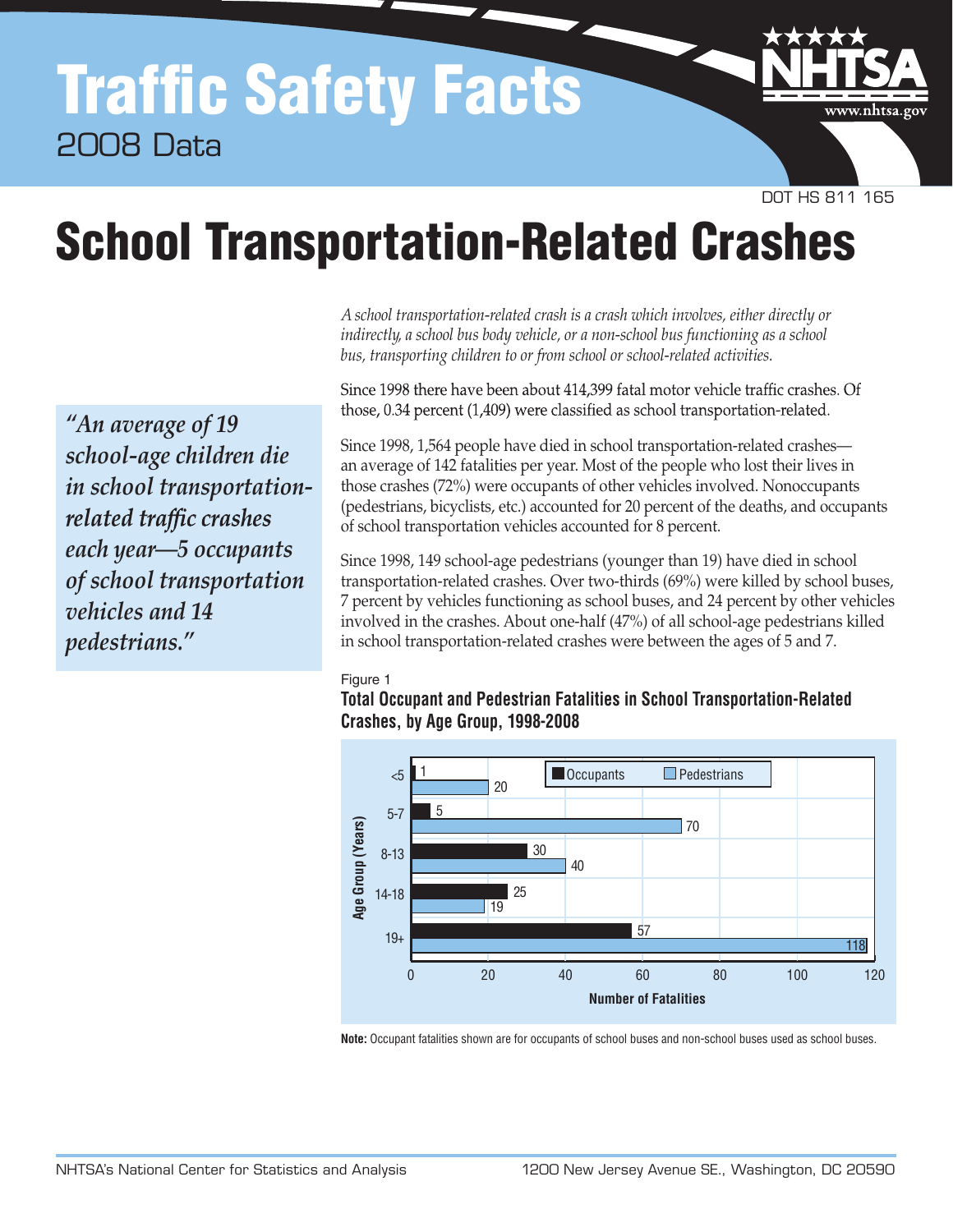On average, 14 school-age pedestrians are killed by school transportation vehicles (school buses and non-school bus vehicles used as school buses) each year, and 3 are killed by other vehicles involved in school bus-related crashes.

More school-age pedestrians have been killed between the hours of 3 p.m. and 4 p.m. than any other time of day.

#### Table 1

| <b>Time of Day</b>   | Occupants*     | <b>Pedestrians</b> | <b>Total</b> |
|----------------------|----------------|--------------------|--------------|
| Midnight-6:59 a.m.   | 10             | 11                 | 21           |
| $7:00 - 7:59$ a.m.   | 20             | 31                 | 51           |
| $8:00 - 8:59$ a.m.   | 9              | 15                 | 24           |
| $9:00-9:59$ a.m.     | 6              | 2                  | 8            |
| $10:00 - 10:59$ a.m. | 8              | 0                  | 8            |
| $11:00 - 11:59$ a.m. | $\overline{0}$ | 5                  | 5            |
| Noon-12:59 p.m.      |                | $\overline{2}$     | 3            |
| $1:00-1:59$ p.m.     | $\Omega$       | 6                  | 6            |
| 2:00-2:59 p.m.       | 21             | 20                 | 41           |
| $3:00-3:59$ p.m.     | 28             | 43                 | 71           |
| $4:00-4:59$ p.m.     | 10             | 10                 | 20           |
| $5:00 - 11:59$ p.m.  | 5              | 4                  | 9            |
| <b>Total</b>         | 118            | 149                | 267          |

*"From 1998 to 2008, about one-half (47%) of the school-age pedestrians killed in school transportationrelated crashes were between 5 and 7 years old."*

\*Does not include occupants of other vehicles in school transportation-related crashes.

Between 1998 and 2008, 96 crashes occurred in which at least one occupant of a school transportation vehicle died. More than half of those crashes (59%) involved at least one other vehicle. In the 39 single-vehicle crashes, 46 occupants — 17 drivers and 29 passengers — were killed. In the 57 multiple-vehicle crashes, 32 drivers and 40 passengers died. In the 39 single-vehicle crashes, the first harmful events were as fol-lows: striking a fixed object (23 crashes), a person falling from the vehicle (5 crashes), the vehicle overturning (5 crashes), the vehicle colliding with a train (2 crashes), other non-collision (1 crash), and collision with a non-fixed object (1 crash).

In 51 percent of all crashes involving fatalities to occupants of a school transportation vehicle, the principal point of impact was the front of the vehicle.

Since 1998, four drivers and one passenger have died in school bus body vehicles providing transportation for purposes other than school or school-related activities (churches, civic organizations, etc.). In 1987, one such multi-vehicle crash resulted in the deaths of 27 occupants, including the driver.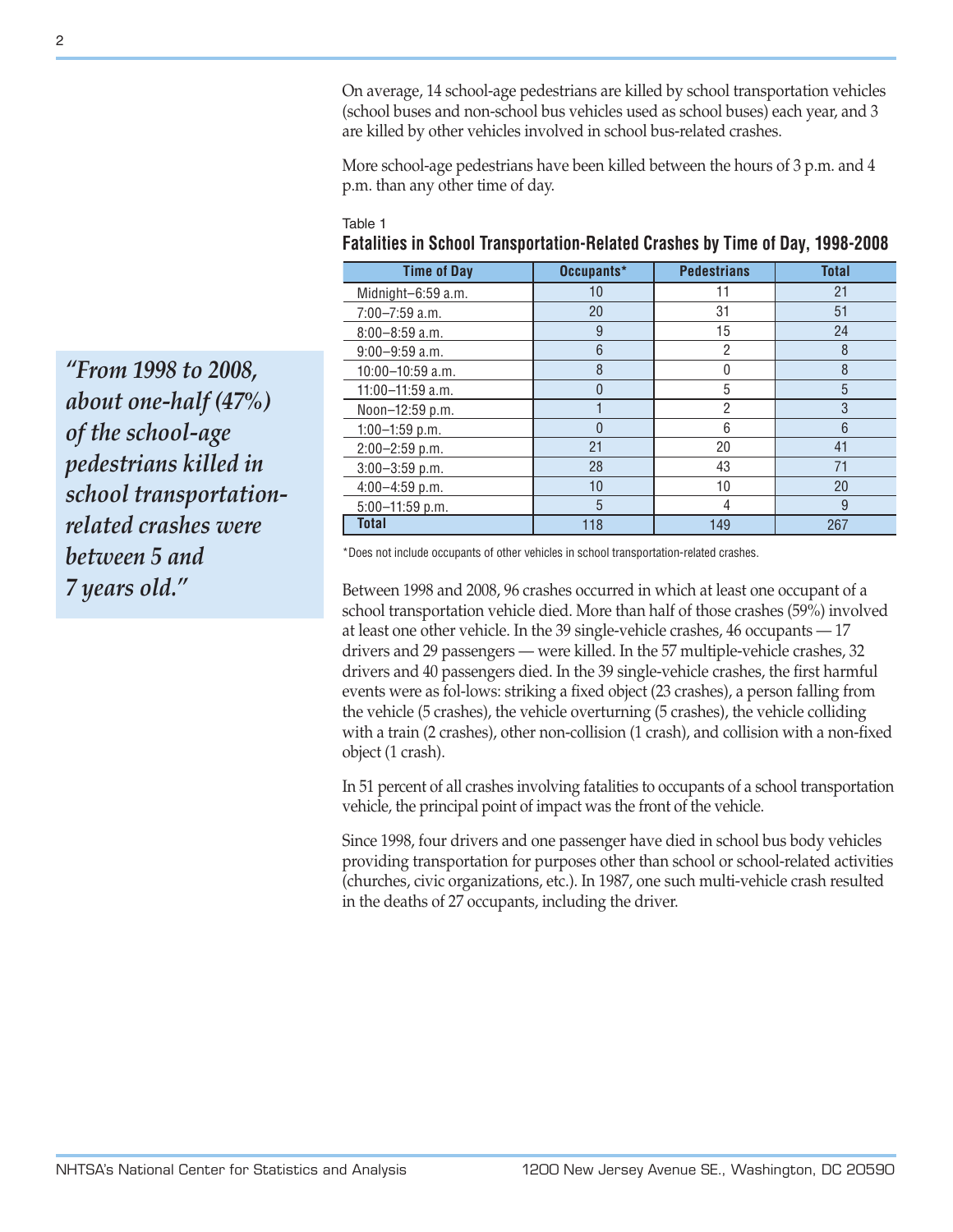#### Table 2

### **Total Occupant Fatalities in School Transportation-Related Crashes by Principal Impact Point on School Transportation Vehicle and Type of Crash, 1998-2008**

| <b>Principal Impact</b>                         |                | <b>Type of Crash</b>  | <b>Total</b> |                                     |    |                   |  |
|-------------------------------------------------|----------------|-----------------------|--------------|-------------------------------------|----|-------------------|--|
| <b>Point on School</b><br><b>Transportation</b> |                | <b>Single-Vehicle</b> |              | <b>Multiple-Vehicle</b>             |    |                   |  |
| <b>Vehicle</b>                                  | <b>Crashes</b> | <b>Fatalities</b>     |              | <b>Fatalities</b><br><b>Crashes</b> |    | <b>Fatalities</b> |  |
| Front                                           | 17             | 21                    | 32           | 39                                  | 49 | 60                |  |
| <b>Right Side</b>                               |                | 9                     | 9            | 11                                  | 16 | 20                |  |
| Left Side                                       | 3              | 4                     | 11           | 14                                  | 14 | 18                |  |
| Rear                                            | 3              | 3                     | 3            | 3                                   | 6  | 6                 |  |
| Top                                             | 0              |                       |              | $\overline{4}$                      |    | 4                 |  |
| Undercarriage                                   |                |                       | 0            | $\Omega$                            |    | 0                 |  |
| Non-Collision                                   | 8              | 8                     | 0            | 0                                   | 8  | 8                 |  |
| Other/Unknown                                   |                |                       |              |                                     | 2  | $\mathcal{P}$     |  |
| <b>Total</b>                                    | 39             | 46                    | 57           | 72                                  | 96 | 118               |  |

*"Impacts to the front of the school transportation vehicle occur in 51 percent of fatal school transportation-related crashes."*

#### Table 3

#### **School-Age Pedestrians Killed in School Transportation-Related Crashes by Vehicle Maneuver, 1998-2008**

| <b>Vehicle Maneuver</b>                                                              | <b>School Bus</b><br><b>Body Type</b> | <b>Vehicle</b><br>Used as<br><b>School Bus</b> | <b>Other Body</b><br>Type | <b>Total</b>   |
|--------------------------------------------------------------------------------------|---------------------------------------|------------------------------------------------|---------------------------|----------------|
| Going Straight                                                                       | 49                                    | 4                                              | 22                        | 75             |
| Slowing or Stopping in<br>Traffic Lane                                               | $\overline{2}$                        | 0                                              | $\theta$                  | 2              |
| Starting in Traffic Lane                                                             | 26                                    | 3                                              | $\theta$                  | 29             |
| Passing or Overtaking Another<br>Vehicle                                             | $\Omega$                              | 0                                              | 9                         | 9              |
| Leaving a Parked Position                                                            | $\overline{4}$                        | $\mathbf{0}$                                   | $\overline{0}$            | 4              |
| <b>Maneuvering to Avoid</b><br>an Animal, Pedestrian,<br>Object, Other Vehicle, etc. | $\Omega$                              | $\Omega$                                       | $\mathfrak{p}$            | $\overline{2}$ |
| <b>Turning Right</b>                                                                 | $\overline{7}$                        | $\Omega$                                       | $\Omega$                  | 7              |
| <b>Turning Left</b>                                                                  | 13                                    |                                                | $\mathbf{0}$              | 14             |
| Backing Up (Other Than<br>for Parking)                                               | U                                     |                                                | $\Omega$                  |                |
| Negotiating a Curve                                                                  |                                       |                                                | $\mathfrak{p}$            | 4              |
| <b>Entering Parked Position</b>                                                      |                                       | <sup>0</sup>                                   | $\Omega$                  |                |
| <b>Changing Lanes</b>                                                                | $\Omega$                              | $\Omega$                                       |                           |                |
| <b>Total</b>                                                                         | 103                                   | 10                                             | 36                        | 149            |

**For more information:**

Information on traffic fatalities is available from the National Center for Statistics and Analysis, NVS-424, 1200 New Jersey Avenue SE., Washington, DC 20590. NCSA can be contacted at 800-934-8517. Fax messages should be sent to 202-366-7078. General information on highway traffic safety can be accessed by Internet users at www.nhtsa.gov/portal/site/nhtsa/ncsa. To report a safety-related problem or to inquire about motor vehicle safety information, contact the Vehicle Safety Hotline at 888-327-4236.

Other fact sheets available from the National Center for Statistics and Analysis are *Overview, Alcohol, African American, Bicyclists and Other Cyclists*, *Children, Hispanic, Large Trucks, Motorcycles, Occupant Protection, Older Population, Pedestrians, Race and Ethnicity, Rural/Urban Comparisons, Speeding, State Alcohol Estimates, State Traffic Data,* and *Young Drivers.* Detailed data on motor vehicle traffic crashes are published annually in *Traffic Safety Facts: A Compilation of Motor Vehicle Crash Data from the Fatality Analysis Reporting System and the General Estimates System.* The fact sheets and annual Traffic Safety Facts report can be accessed online at www-nrd.nhtsa.dot.gov/CATS/index.aspx.